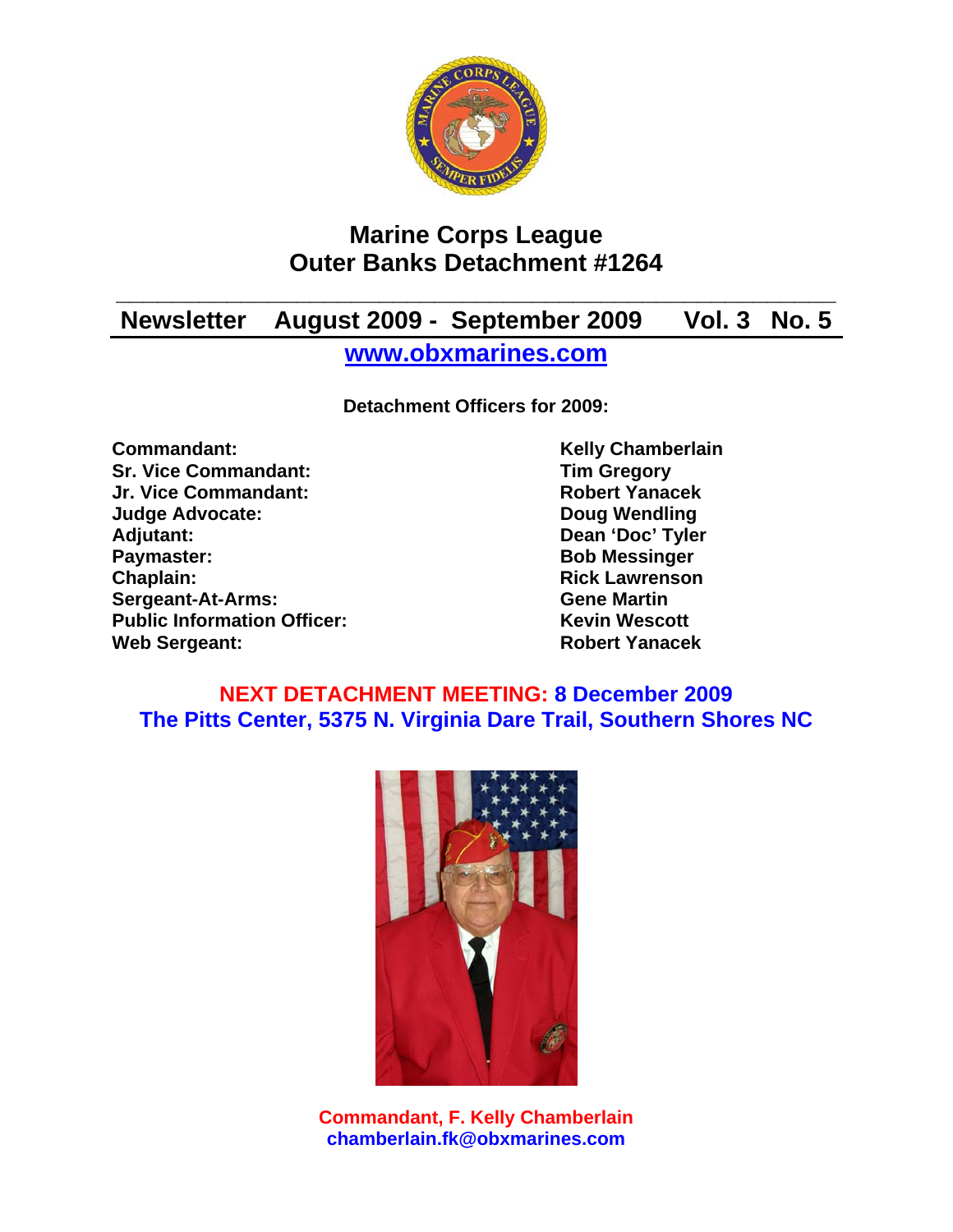### **What's Been Going On?**

#### **Check your Detachment Website OFTEN: www.obxmarines.com**

#### **Detachment Adjutant**

**As many detachments and Department of NC have done, our Detachment has decided to separate the jobs of Adjutant/Paymaster into two positions. Bob Messinger has done a sterling job of handing both those positions and we thank him for his fine service. Bob will continue in his role as Detachment Paymaster, responsible for Detachment financial operations. Dean 'Doc' Tyler has accepted appointment as Detachment Adjutant by Commandant Kelly Chamberlain effective October 2009. Please congratulate Doc when you see him next and thank him for contributing to the continued growth of our Detachment. His email is: stepnwolf2@yahoo.com.** 

#### **Detachment Public Information Officer**

**Marine Corps League, Outer Banks Detachment #1264 is pleased to announce that Kevin Wescott has been appointed Public Information Officer, effective October 2009. This is an appointed position to the Staff [by the Detachment Commandant] of the Outer Banks Detachment and is vital to the visibility of our Detachment in Dare and Currituck Counties. Thanks to Kevin for STEPPING UP! Please forward items of Detachment/Community interest to Kevin for media release. His email is: devildogdad06@gmail.com.** 

#### **Detachment Meeting Place**

**Detachment meetings are held at the Kern Pitts Center at 5375 N. Virginia Dare Trail, Southern Shores, NC. It's a great location for most members, a fine facility and the Town of Southern Shores has been very accommodating to us.** 

#### **Marine Corps Birthday Luncheon, 10 November 2009**

Detachment Judge Advocate, Doug Wendling, is planning a celebration of our 234<sup>th</sup> **Birthday on 10 November 2009 at The Currituck Club. Invitations are out… If you would like to attend be sure to RSVP. Contact Doug at wendling.d@obxmarines.com. Cell: 252- 619-6084. Come celebrate 234 years of Marine excellence with your fellow Marines/FMF Corpsmen! You don't want to miss this one…** 

**Marine Corps League, Department of NC held its Fall Quarterly Meeing 19 September in Hendersonville, NC. Detachment Judge Advocate, Doug Wendling, attended and gave a briefing to Detachment Members at our 13 October meeting.** 

### **Once a Marine, ALWAYS a Marine…**



**SIGN UP A NEW MEMBER TODAY!!! Pay your dues promptly to continue receiving your Marine Corps League benefits**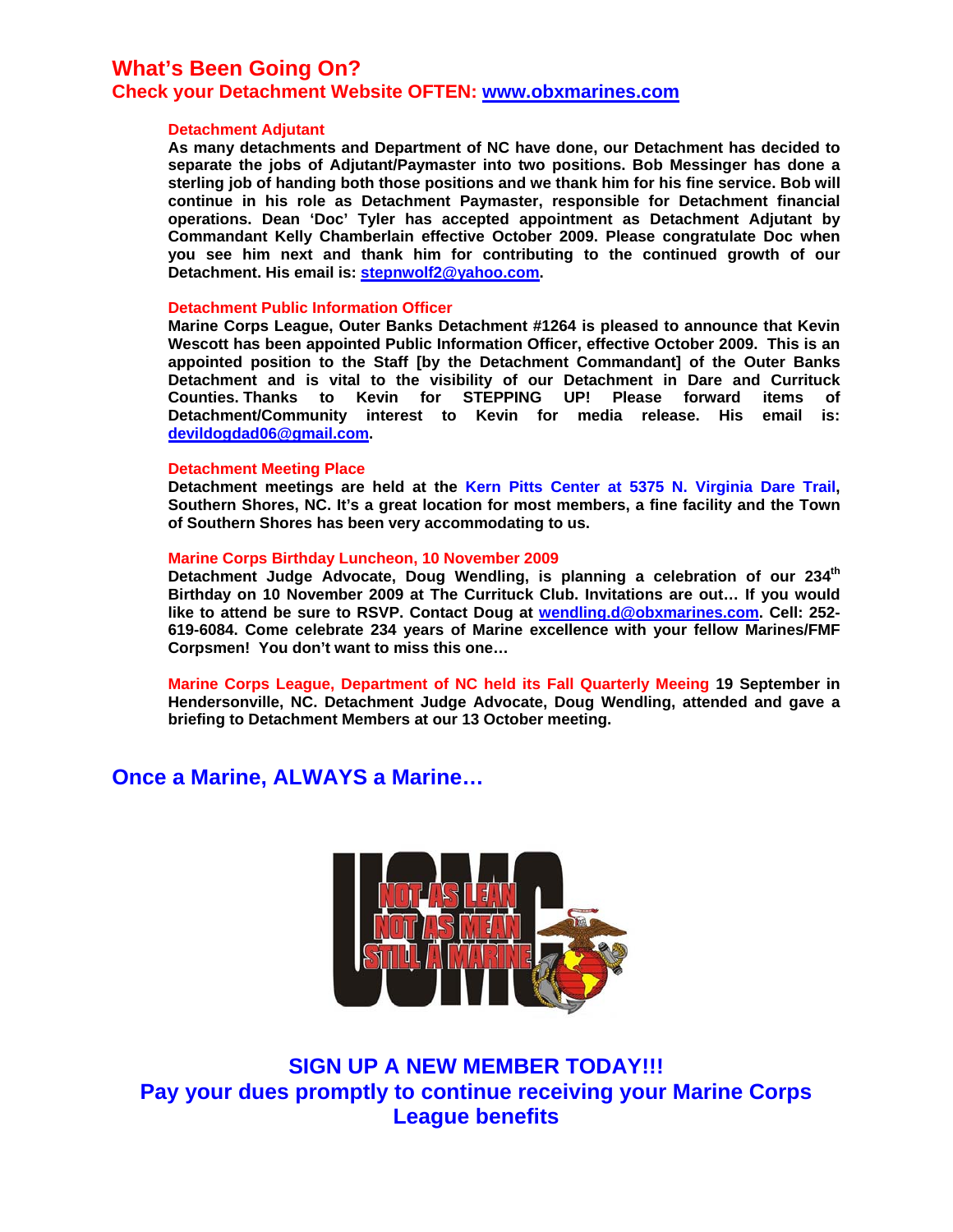### **Message from the Commandant:**

**Fellow Marines, I am honored to be your Commandant. Let's work together to continue the good work of the Detachment in our community. The China**  Marines had a phrase for it --  $\frac{11}{11}$   $\frac{11}{11}$  *Gung Ho* or work together. Aren't we **the few and the proud?** 

**Onward and upward! "Don't bunch up and stay off the ridge lines."** 

**Semper Fi** 

#### **Recruiting…**

**Recruiting literature is available for all members. Pick some up at the next meeting or request some from your Detachment leadership. Carry recruiting info and applications in your car and never miss and opportunity to let a fellow Marine/FMF Corpsman know what we're about. Make it your objective to recruit one new member this year. Current membership is 34. Recruiting is EVERYONE'S responsibility!**

#### **Toys For Tots…**

**Adjutant/Paymaster, Bob Messinger, did a fine job of coordinating our TFT's participation for 2008. If you didn't get a chance to participate, put it on your calendar for this year. It's a small but very satisfying volunteer opportunity. This activity helps the Detachment fulfill it's Marine Corps League mission and makes many children very happy. Get involved for 2009! Next campaign begins in November and Bob will be disseminating details shortly…**



**Check your Detachment website often: www.obxmarines.com**

**Also, North Carolina and other MCL information is available at the Department NC website: www.ncmcl.org**

**Check here to read the Marine Corps League Uniform Code… If you decide to obtain MCL uniform items, wear them correctly!** 

**National Marine Corps League website: www.mcleague.com ALSO: Syndicated Marine Corps League News… www.ncmcl.net [NEW!]**